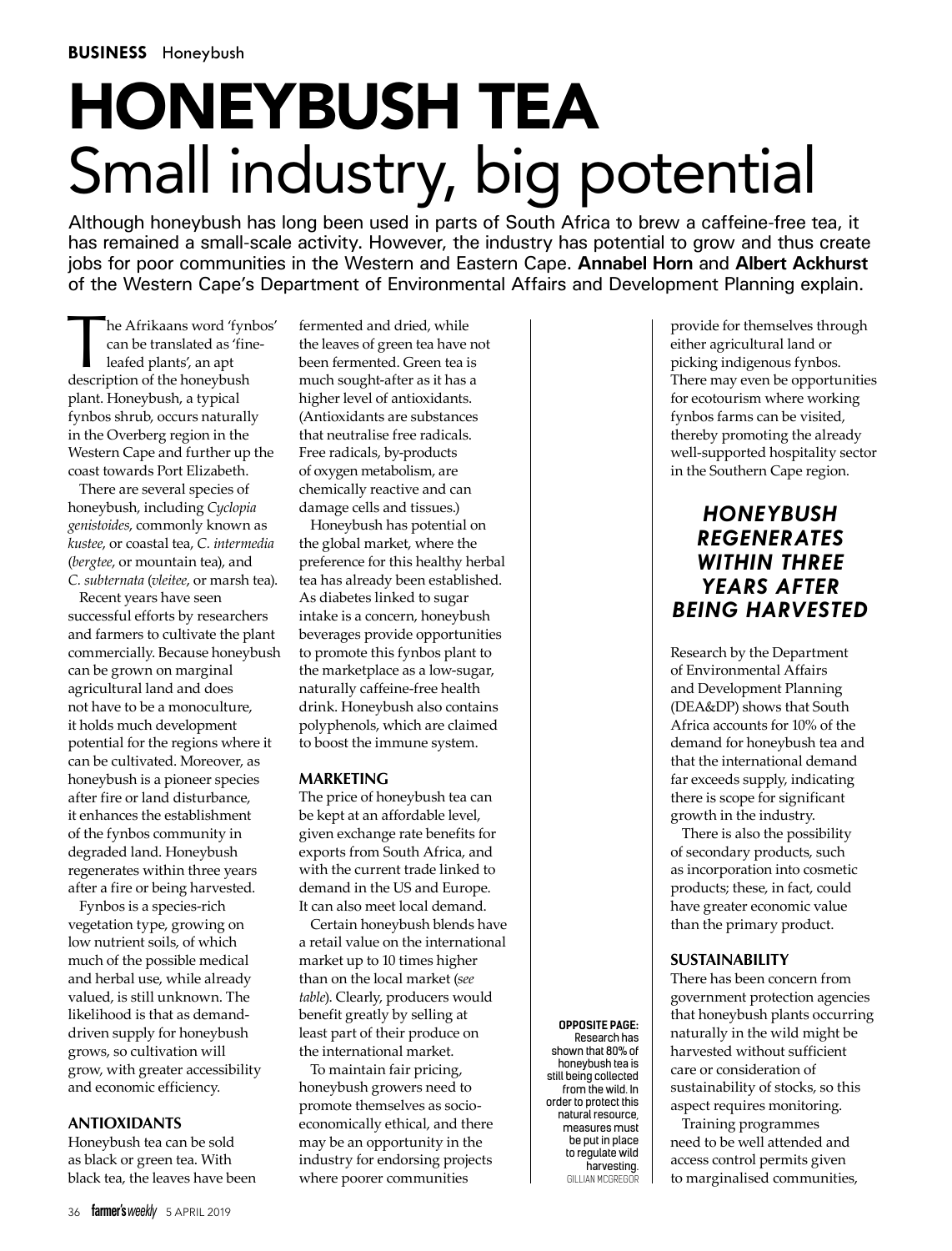### Fast Facts

• Honeybush occurs naturally in parts of the Western and Eastern Cape.

• The retail value of honeybush is up to 10 times more on international markets than in South Africa.

> • Honeybush cultivation has the potential to provide jobs and uplift people living in poverty.

PORT ELIZABETH

CAPE TOWN

**Clanwilliam** 

Swellendam